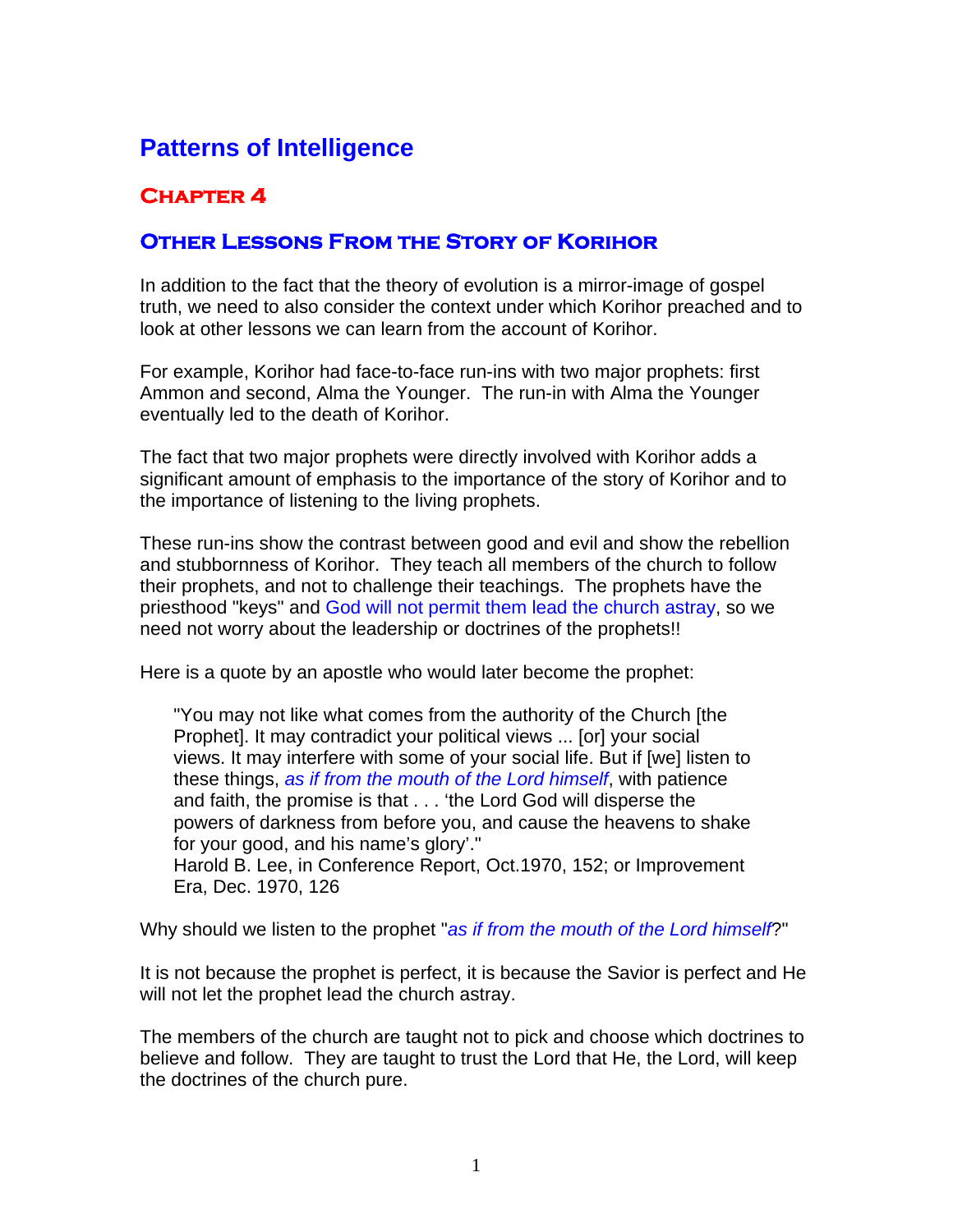Another lesson from the story of Korihor is that his followers used his doctrines to justify committing all kinds of moral transgressions. In fact, Korihor's teachings included the claim that there are no moral laws and no Judgment Day. This teaching may have been a recruiting magnet so that many would follow his teachings.

Could the theory of evolution today justify many youth and adults to commit sins of immorality? Yes it can because it teaches there is no God, and that there is no life after death; thus a person could easily conclude that there was no Judgment Day.

In fact, this is one of the precise warnings the story of Korihor teaches:

18 And thus he did preach unto them, leading away the hearts of many, causing them to lift up their heads in their wickedness, yea, leading away many women, and also men, to commit whoredoms- telling them that when a man was dead, that was the end thereof. Alma 30:18

There is a direct connection made in this verse between wickedness and a belief that there is no life after death.

For those who may have fallen into Korihor's trap today, which means Darwin's trap, the nature of God will be discussed in a later chapter. But for now, rest assured if anyone has fallen into Darwin's trap they can change. God loves His children so He wants every one of us to succeed and He will do His part to make that happen!!

Another lesson to be learned has to do with the physical condition of Korihor and what he was doing when he was killed. First of all, he was deaf because he refused to recant on what he had said to the public. The prophet Alma the Younger commanded him to become deaf.

Obviously, it is not likely a youth or adult will become deaf for supporting the theory of evolution; however, the spiritual damage to a person for supporting the theory of evolution or other false doctrines could be *far more damaging* than becoming deaf!! For example, the priceless gift of going on a mission may be rejected because of a lack of testimony in living prophets.

Fortunately, the mercy of God can be with us even if we have made past mistakes. More will be said about this later.

Finally, Korihor was killed by wicked people who not only didn't give him money, as he was begging, but were callous enough to disregard his safety.